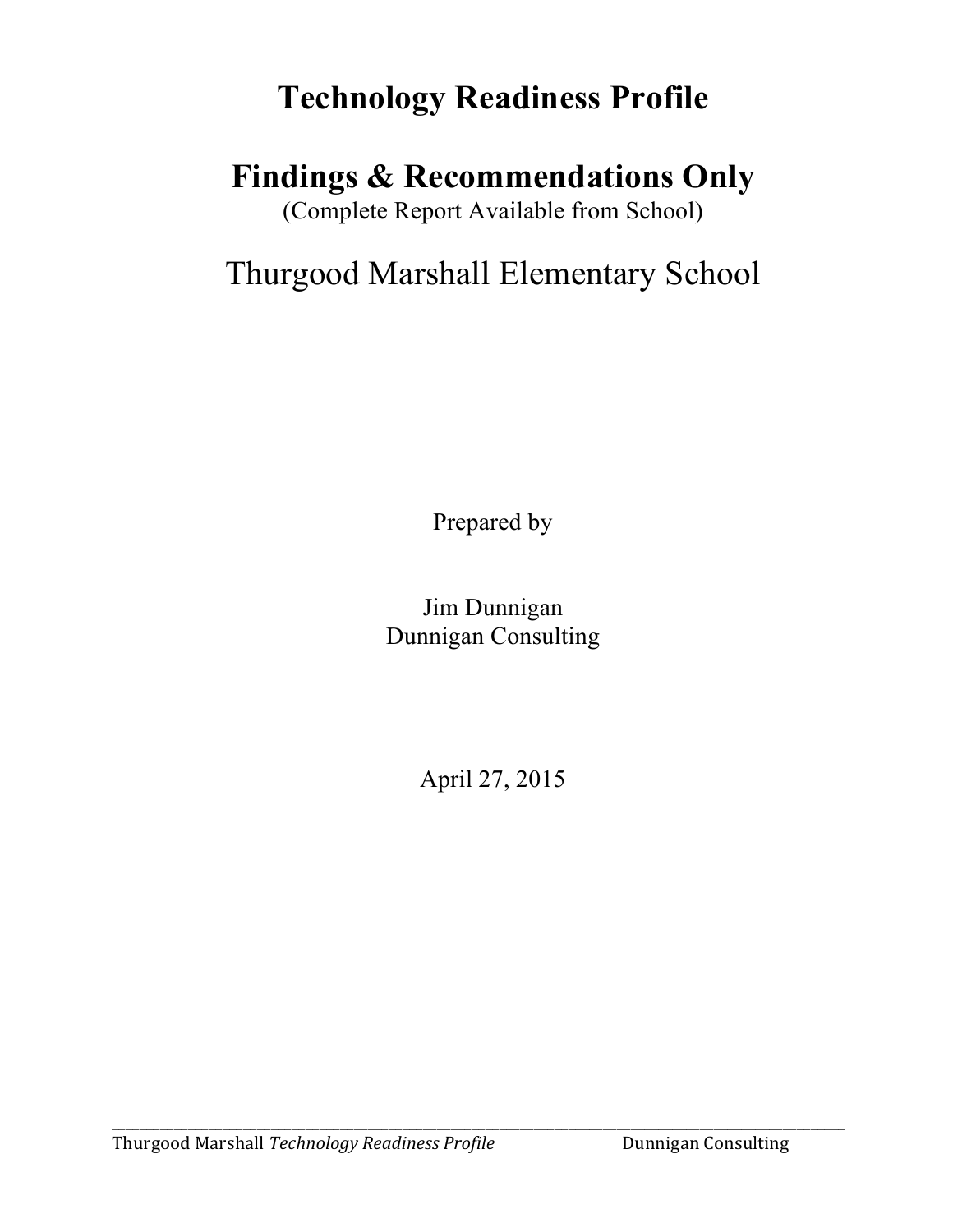# Findings

The following items were identified as key findings in how technology is utilized at Thurgood Marshall:

- 1. A majority of the staff is very receptive to learning how technology and Apps can be used to enhance teaching and learning.
- 2. The technology equipment (iPads and Computer lab) being utilized for instructional purposes is not ideally aligned with the appropriate use and required access of the students using the tools. (i.e. The primary grades rely on the computer lab which creates logistical challenges and disrupts the rhythm of the classroom and the elementary grades (3-5) struggle with using iPads to save and share work efficiently. In addition, iPads are not physically located near K-1 classes.
- 3. Teachers need professional development on choosing Apps for the iPad that can be used to achieve student learning goals. All teachers need strategies and coaching on how to utilize iPads for instructional purposes. Teachers could benefit from seeing how technology tools can support and enhance curriculum goals.
- 4. Explicit and consistent instruction is needed to teach keyboarding in grades 3-5.
- 5. The computer lab space has a significant amount of abandoned equipment which has impacted the efficient use of the lab. The primary impediments are non-functioning headphones, broken headphone jacks on the computers, and non-functioning machines. Excessive numbers of non-working headphones present confusion on working vs. nonworking headphones. There is no single person responsible for the room.
- 6. Standardized testing significantly compromises the ability to use technology on a consistent basis for instructional purposes.
- 7. Students have limited opportunities to use technology to research, create, communicate, or share digital information. They also need more opportunities to learn and use basic productivity tools.
- 8. General education students need more opportunities to use technology in school since they generally have more limited opportunities at home.